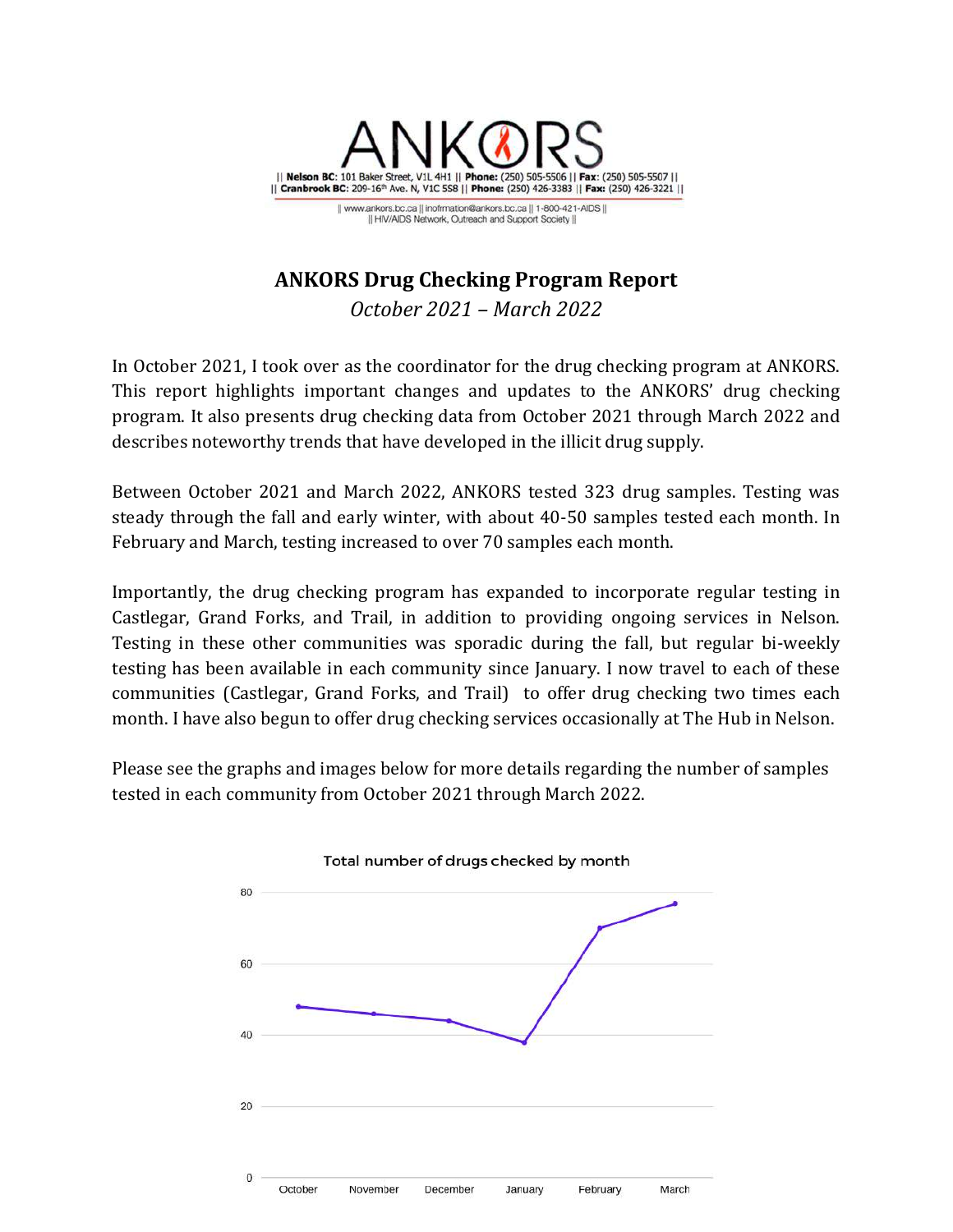



\*\* No data exists for October, November, or December 2021, as ANKORS did not offer drug checking services in Castlegar until January 2022

20 15 10 5 0 October November December January February March



Number of drugs checked in November 2021



Number of drugs checked in Grand Forks by month 25

Number of drugs checked in Castlegar by month

Number of drugs checked in October 2021 Trail 15 31.3% 68.8%

Nelson

33



\*\* No data exists for October or December 2021 as there was no drug checking conducted in

Grand Forks during these months.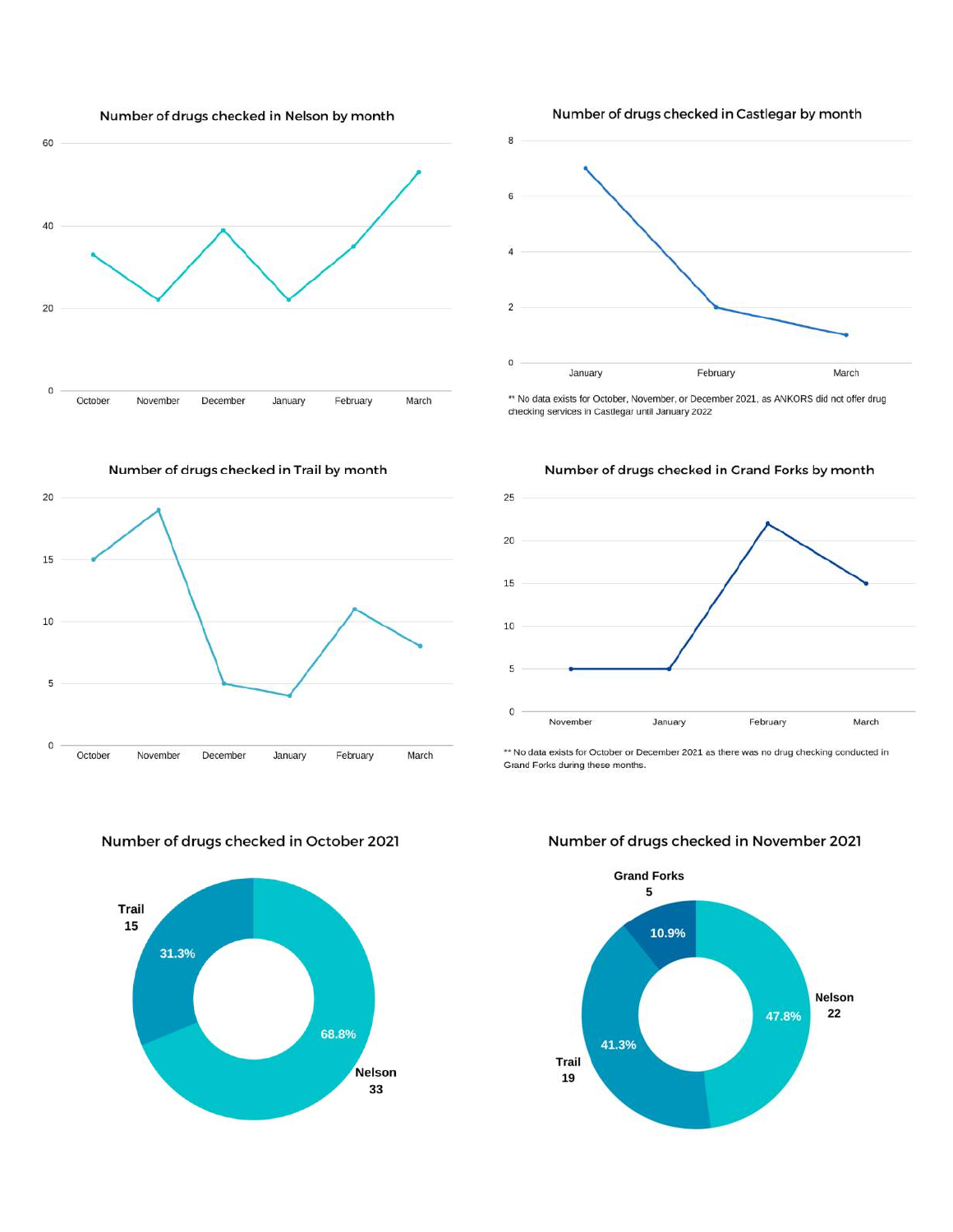## Number of drugs checked in December 2021



Number of drugs checked in January 2022



Number of drugs checked in February 2022



Number of drugs checked in March 2022



The ANKORS drug checking program has continued to distribute fentanyl test strips to service users and community members for at-home use. From October 2021 through March 2022, ANKORS distributed over 1400 fentanyl test strips. Please see the graph below for a breakdown of fentanyl test strip distribution by month.

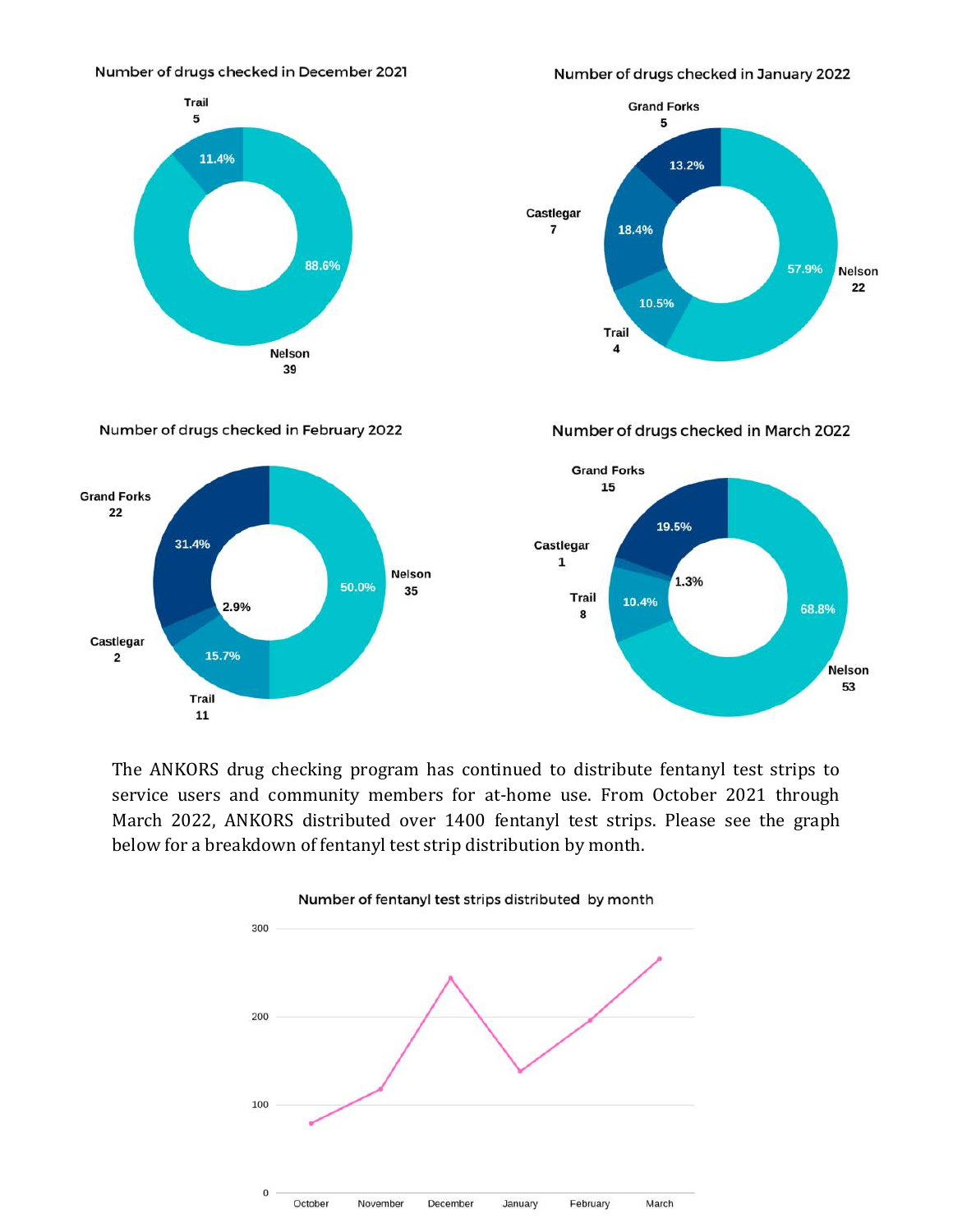Regional and provincial data suggests that benzodiazepines continue to adulterate the supply of illicit opioids. The proportion of down or fentanyl samples that are adulterated with benzodiazepines has continued to increase steadily over the past year. This trend has been observed across the province, including in Nelson and the other communities where ANKORS offers drug checking services. Please see the graphs below, which are taken from the BC Centre on Substance Use's monthly drug checking reports. These graphs provide further information regarding the proportion of opioid samples that tested positive for benzodiazepines between the months of October 2021 and March 2022. The first graph shows provincial data, whereas the second graph shows data for only the Interior Health Authority.



64.3%

DECEMBER

50.8%

JANUARY

68.5%

FEBRUARY

67.4%

MARCH

70.1%

**NOVEMBER** 

67.7%

OCTOBER

60%

40%

20%

 $0\%$ 

Percentage of opioids testing positive for benzodiazepines in the past 6 months

Benzodiazepine adulteration of opioids can cause drowsiness, heavy sedation, black-outs, and amnesia. These symptoms can leave people vulnerable to physical and sexual assault, violence, and theft. Additionally, the presence of benzodiazepines in opioids complicates overdose presentation and response, and presents unique challenges regarding benzodiazepine dependence and withdrawal.

**Month**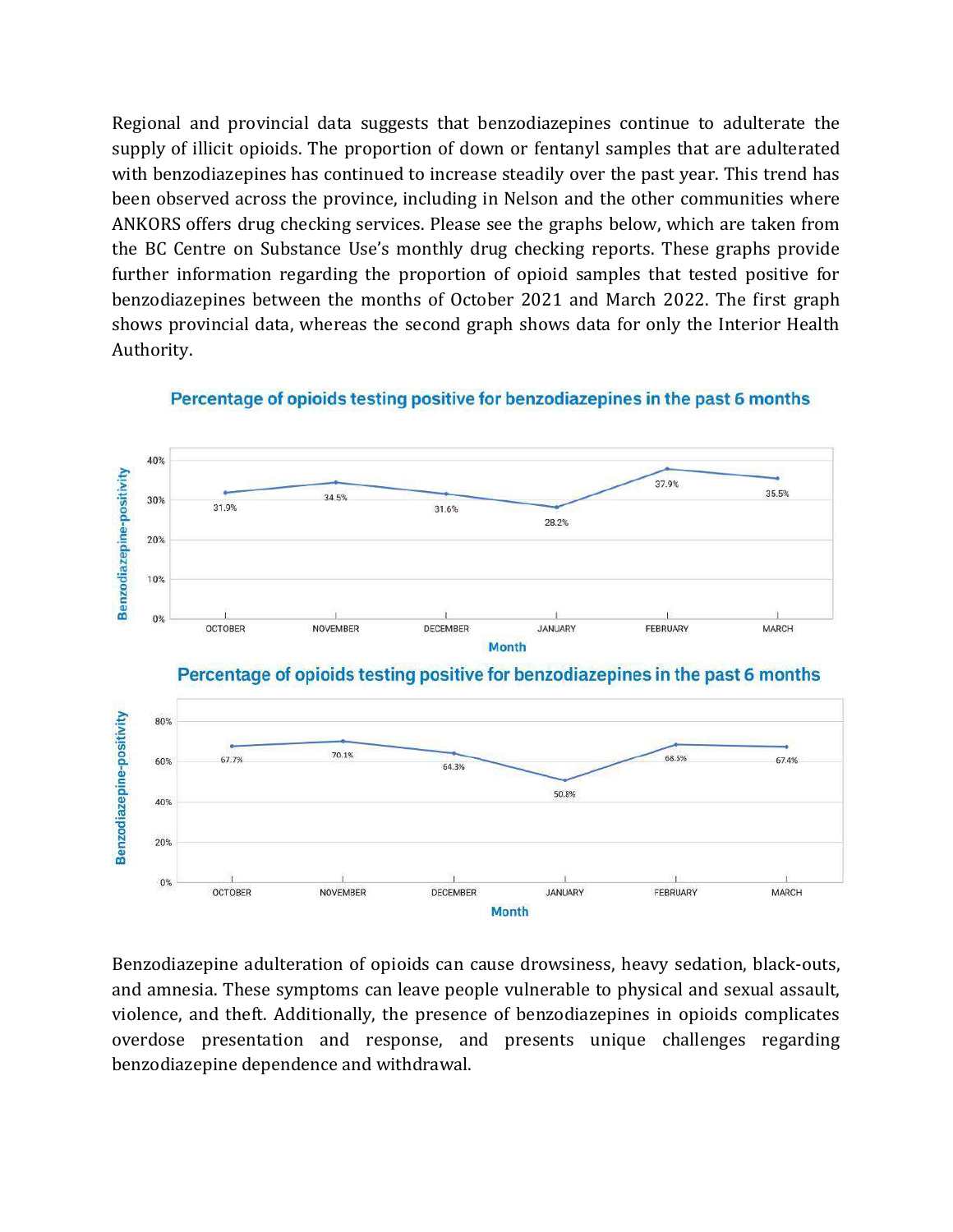In addition to benzodiazepine adulteration of opioid samples, ANKORS drug checking has noted occasional isolated instances of carfentanil adulteration in the illicit opioid supply. These instances have been confirmed by further laboratory analysis in Vancouver and Victoria. Carfentanil is 100 times stronger than fentanyl and presents a serious risk of overdose and death.

ANKORS drug checking results from October 2021 through March 2022 indicate that nonopioid samples – including methamphetamine, cocaine, MDMA, ketamine, etc. – have been largely unadulterated, meaning that no cuts or buffs have been added. Occasionally, adulterants are detected in non-opioid samples, but no trends have been observed that are worth noting.

In addition to expanding drug checking services to other communities in the West Kootenays, I have supported a number of sites in the region to apply for a designation to be a B.C. Distributed Drug Checking Site. Through a Health Canada exemption, this designation allows sites and individuals to legally collect, store, and transport samples for the purpose of drug checking. ANKORS staff can now collect samples from other communities and transport them to Nelson to be tested, with legal protection, as long as they follow a specific protocol for sample collection, transport, and storage. Robin Van Stolk and his colleague Eric Eligh now hold a designation to collect and transport samples to ANKORS for testing, as do Sheila Adcock and her outreach staff at Career Development Services in Trail. I am continuing to work with individuals and organizations in Castlegar and Grand Forks to set up more distributed drug checking sites in order to increase access to drug checking services throughout the region.

For a number of years, ANKORS has had access to confirmatory testing for further laboratory analysis of specific samples through the Drug Analysis Service (DAS) in Vancouver. Recently, I have collaborated with the team at Substance in Victoria (Vancouver Island Drug Checking Project) to increase access to confirmatory testing. Substance uses Paper Spray Mass Spectrometry, and can detect a number of relatively common compounds that are often undetectable by the FTIR spectrometer at ANKORS, such as low levels of benzodiazepines and carfentanil. This partnership allows ANKORS to send more samples for further analysis, and is a timelier alternative to DAS, as results are usually returned within a few business days as opposed to a few weeks. ANKORS continues to collaborate with DAS for confirmatory testing of select samples.

Finally, the ANKORS drug checking program will support testing at Shambhala this summer. Chloe Sage is taking the lead on organizing harm reduction and drug checking services at the festival, and select ANKORS staff will support the team for parts of the